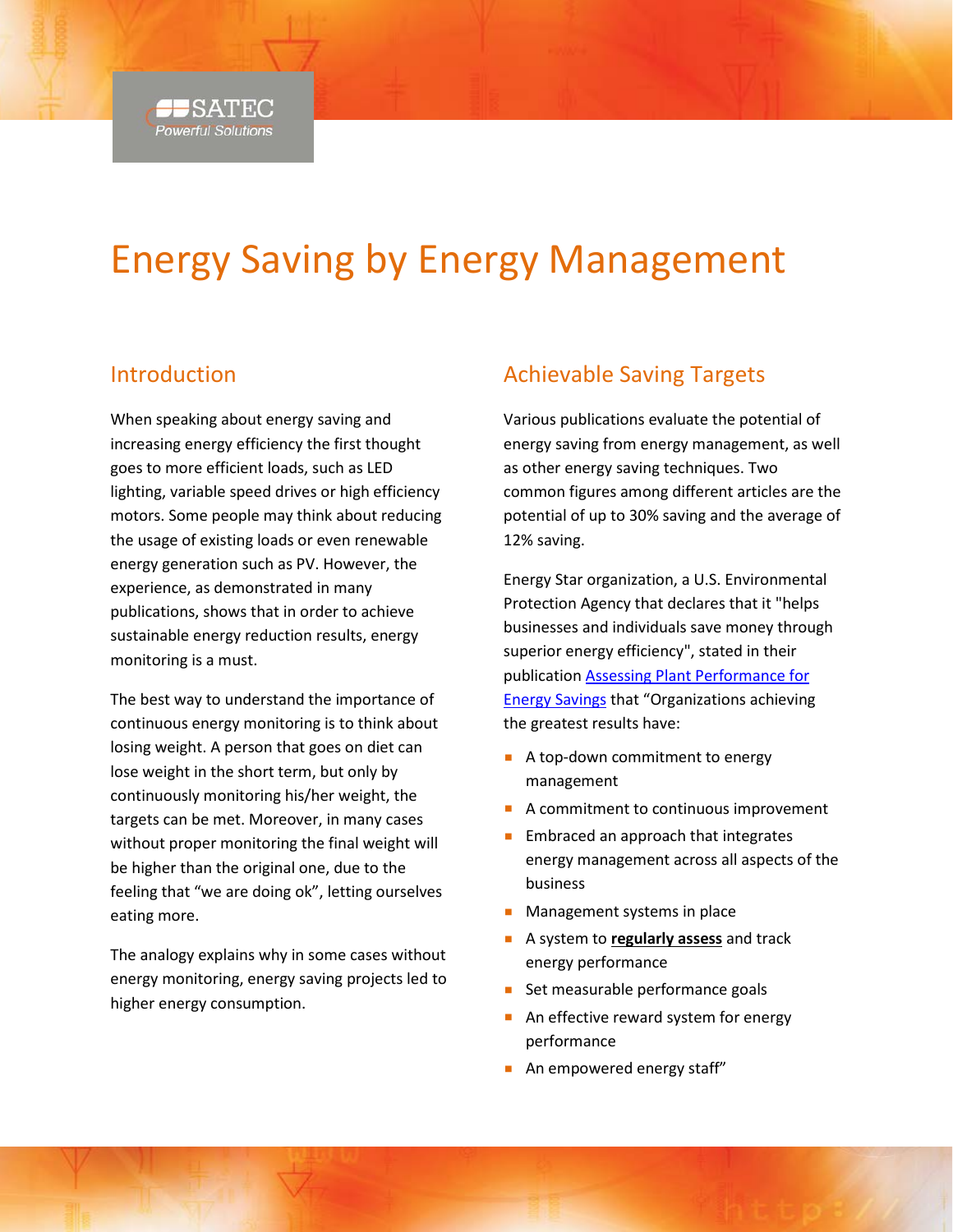#### $\blacksquare$  SATEC **Powerful Solutions**

While energy star elaborate about the process, IEC provides targets in their white paper ["Coping with the Energy Challenge: The IEC's](http://www.iec.ch/smartenergy/pdf/white_paper_lres.pdf)  [role from 2010 to 2030"](http://www.iec.ch/smartenergy/pdf/white_paper_lres.pdf): "Proven technologies can today save up to 30%, so energy efficiency should be implemented immediately and massively".

ACEEE (American Council for an Energy-Efficient Economy) published a paper ["Advanced](http://aceee.org/files/pdf/SKP-KEM-Energy-Feedback-Perspectives-Sep-14-2010.pdf)  [Metering Initiatives and Residential Feedback](http://aceee.org/files/pdf/SKP-KEM-Energy-Feedback-Perspectives-Sep-14-2010.pdf)  [Programs: A Meta-Review for Household](http://aceee.org/files/pdf/SKP-KEM-Energy-Feedback-Perspectives-Sep-14-2010.pdf)  [Electricity-Saving Opportunities"](http://aceee.org/files/pdf/SKP-KEM-Energy-Feedback-Perspectives-Sep-14-2010.pdf) that evaluates

the average saving based on the thoroughness of the energy monitoring system in place [\(Figure](#page-1-0)  [1\)](#page-1-0). While household consumptions and savings are more predictable, industry saving can vary much more and can be from few percents only to 30%.

The conclusion is that continuous energy monitoring down to appliance level with online feedback will provide on average 12% energy saving, can be as high as 30% and is the baseline for any other energy saving projects.



**Average Household Electricity Savings (4-12%)** by Feedback Type\*

<span id="page-1-0"></span>**Figure 1: Annual Percent Savings**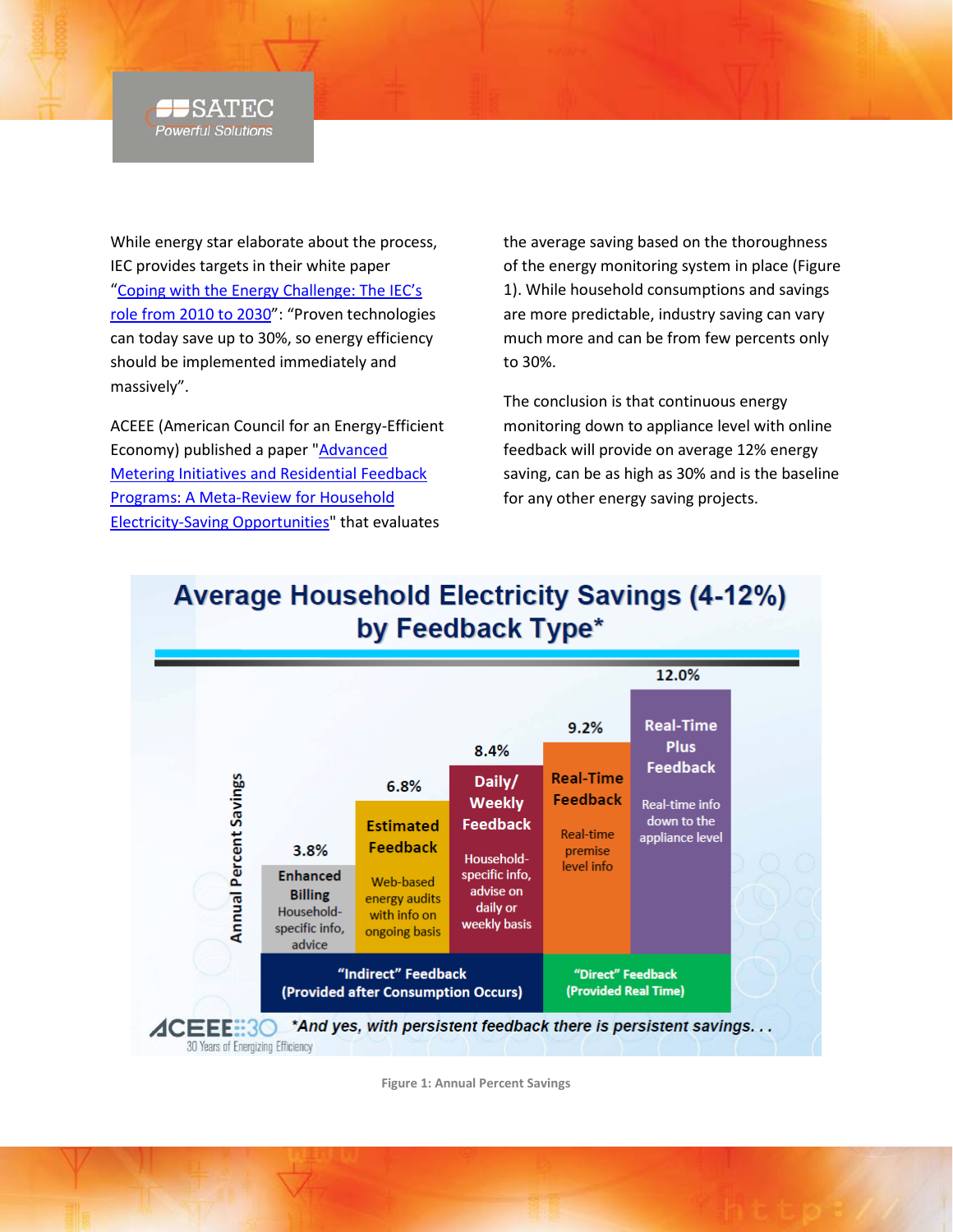

## Meter Accuracy

Averaging saving of 12% is accumulated from various savings of few percents each. For example, 200kW high efficiency (IE3) motor is 95.8% efficient compared to 95.3% efficiency for normal (IE2) motor. This means that in order to monitor the saving, the measurement accuracy should be less than 1%. An application note named "Accuracy Class: a Small 'S' That Makes a Big Difference" from SATEC explains the accuracy standards and the outcome that the

accuracy class 0.5 means measurement inaccuracy of ±1.58%. This means that in order to maximize savings a class 0.2S or 0.5S is required and class 1 or higher cannot be used, especially for creating energy baseline.

# SATEC Energy Management

SATEC provides comprehensive solution for energy management since 1987 in over 60 countries. Typical energy management system architecture is shown in [Figure 2:](#page-2-0)



<span id="page-2-0"></span>**Figure 2: Typical Energy Management System**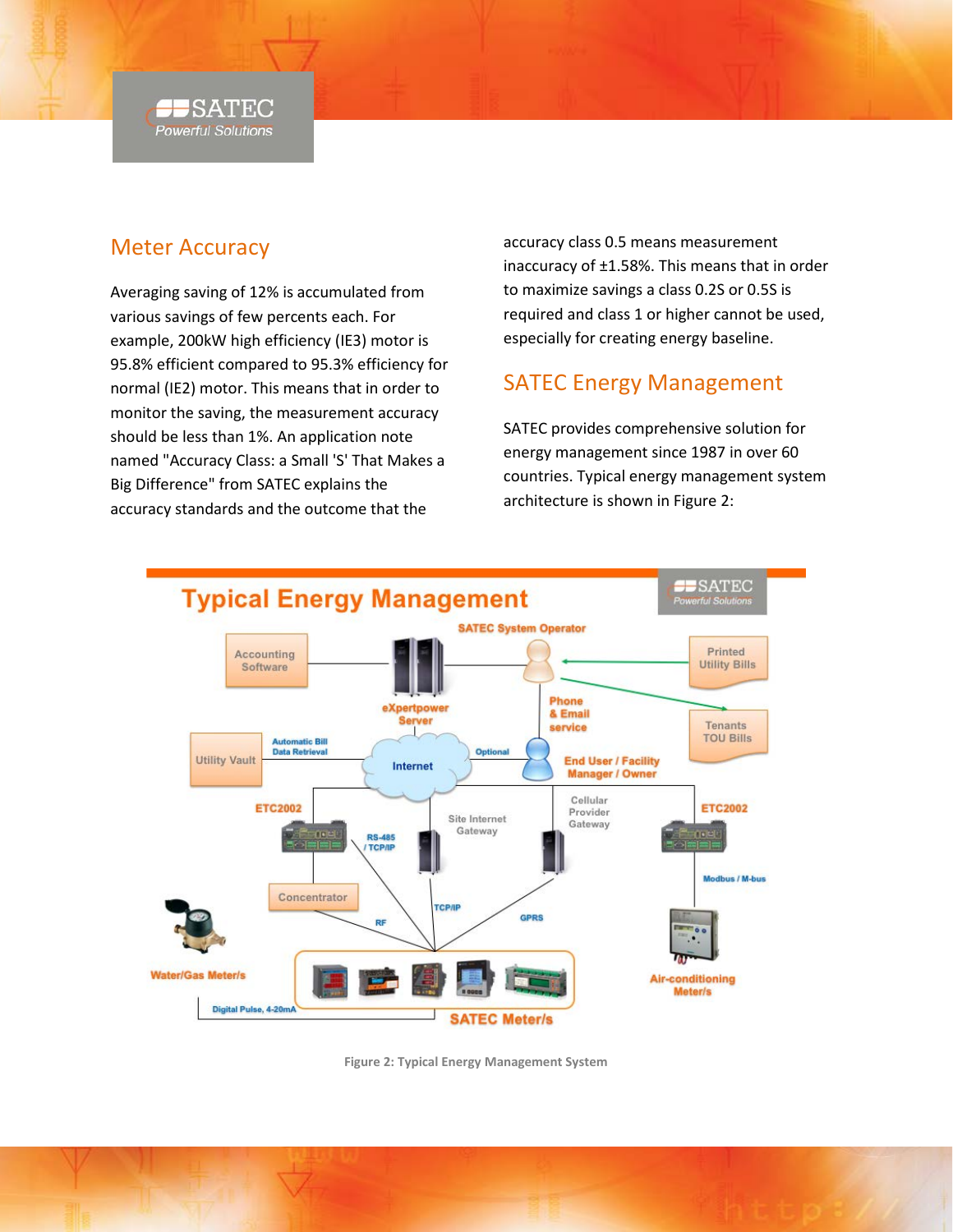#### SATEC **Powerful Solutions**

The system includes various SATEC Power Meters for Energy Measurement that allows connection to other energy meters such as water, gas and air condition. There are standard 3-phase meters in DIN rail or panel mounted, With LED or LCD displays. In addition, the BFM136 allows monitoring up to 36 single phase loads (or 12 3-phase loads) in one compact device.

The information is sent over the Internet, cellular network or physical communication channels to the ExpertPower EMS (Energy Management System). ExpertPower allows various displays, monitoring, trending, comparison as well as billing on all energy parameters. ExpertPower converts the data into knowledge that is accessed online, via various reports or directly into other computer software.

### Case studies

#### **Optimizing Compressor Operation**

A Coca Cola bottle blowing factory in South Africa wanted to reduce the consumption of the compressors that provide the air flow to the blowing machines.

SATEC's four step process was implemented: Measurement, Analysis, Optimization and Verification.

#### **Step 1: Measurement**

The first step was to measure the consumption of each one of the compressors using SATEC PM130 PLUS that was installed on each compressor.

#### **Step 2: Analysis**

The second step was to analyze the data and see how much energy is consumed depending on the load. The load is measured by means of flow, which is what the blow machines need. A plot of consumption in kW vs. flow in kg/m3 was plotted, identifying the average kW per cubic meter consumption [\(Figure 3\)](#page-4-0).

#### **Step 3: Optimization**

The third step was to optimize the operation of the compressors based on the required flow, as their efficiency is not the same at all loading conditions.

#### **Step 4: Verification**

The final step was to evaluate the performance and another chart was plotted with new data and new kW/kg/m3 that showed reducing the energy consumption by (kWh) 37% and the peak demand (KVA) by 25%.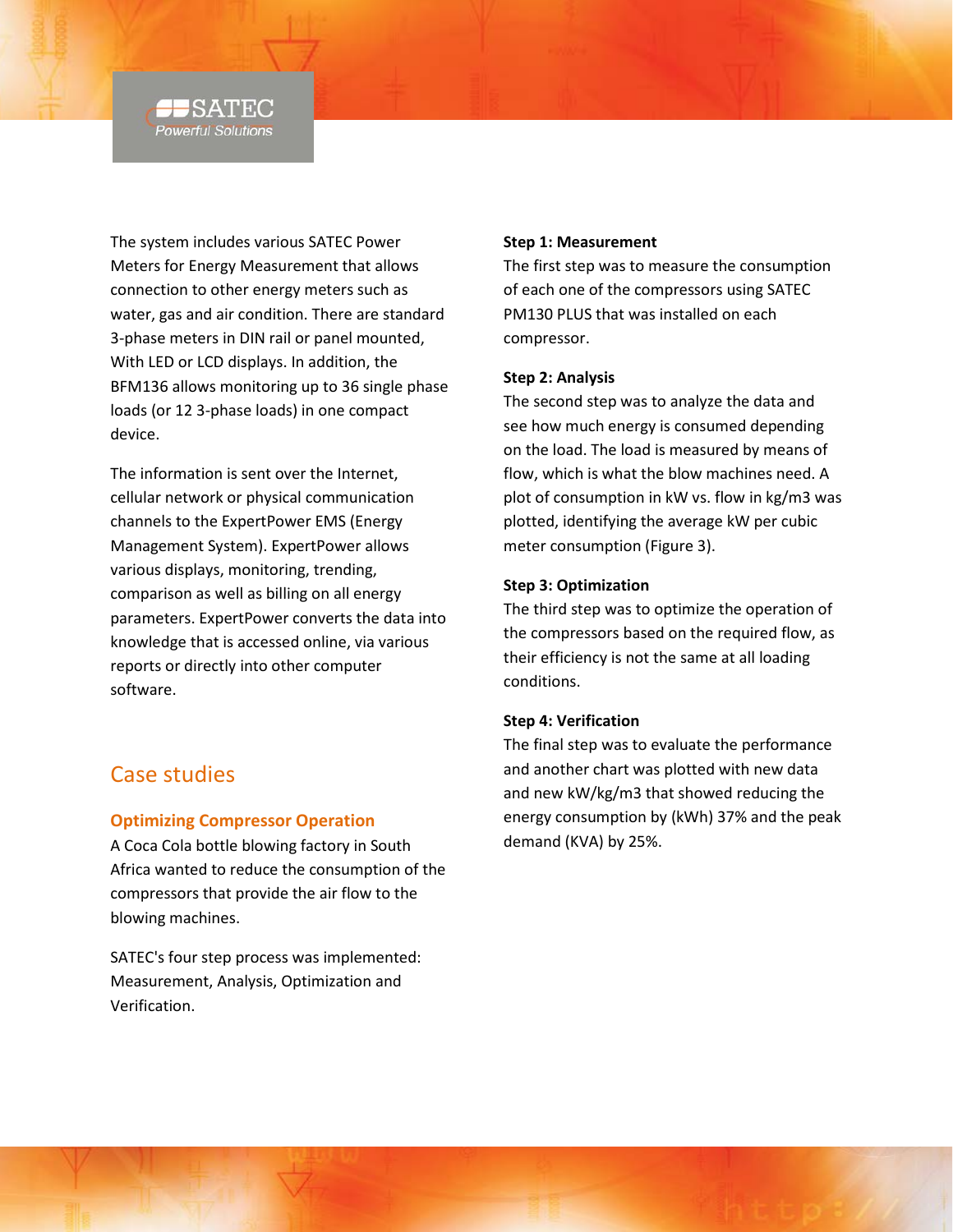



**Figure 3: Consumption vs. Air Flow**

#### <span id="page-4-0"></span>**Improving PV Throughput**

Solar energy becomes more and more popular and efficiency of the energy generation is important in order to maximize profit.

ExpertPower EMS allows continuous monitoring of the performance of the system as well as the environmental conditions of the place. It calculates the best scenario energy production and compares it to the measured production. When a major difference is detected, a notification is sent via email or SMS. [Figure 4](#page-5-0)

shows yearly comparison. On February a low generation was detected and a notification was sent by the system. Maintenance personnel were sent to the site. They found out that some panels were covered due to environmental conditions and others were damaged. They removed the obstructions and ordered replacement panels (which explains the lower generation on February). The immediate increase of generation and shortening the maintenance cycle retuned the cost of the system immediately.